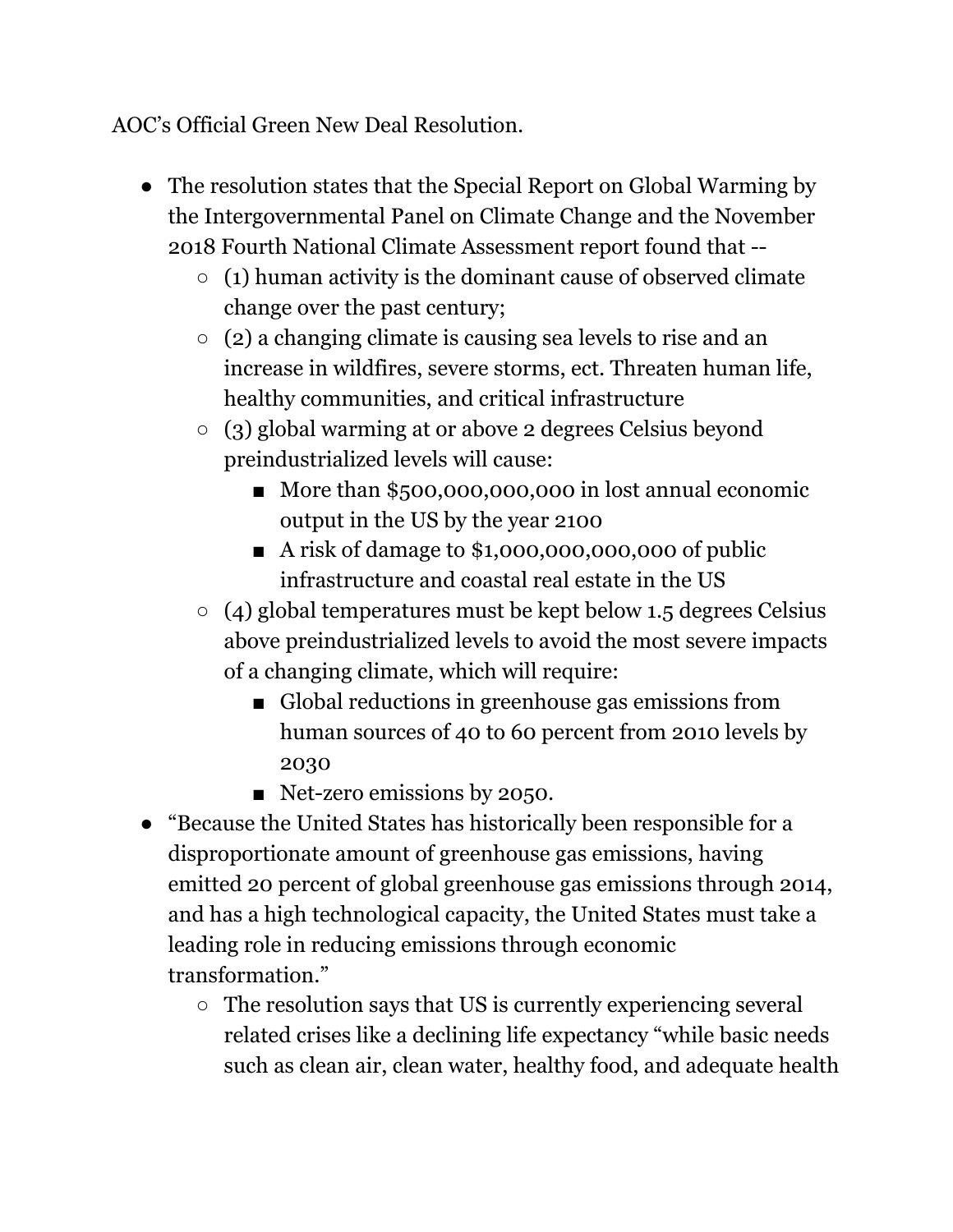care, housing, transportation, and education are inaccessible to a significant portion of the US population."

- "A 4-decade trend of economic stagnation, deindustrialization, and antilabor policies have led to:
	- Hourly wage stagnation
	- The third-worst level of socioeconomic mobility in the developed world
	- The erosion of the earning and bargaining power of workers
	- Inadequate resources for public sector workers to confront the challenges of climate change at local, state, and federal levels
	- The greatest income inequality since the 1920s
- According to her resolution, "climate change, pollution, and environmental destruction have exacerbated systemic racial, regional, social, environmental, and economic injustices" for pretty much every group (she lists a ton on the top of page 4) except white men.
- Climate change constitutes a direct threat to the national security of the US

To achieve the stated goal, AOC's Green New Deal includes:

- "It is the duty of the Federal Government to create a Green New Deal--
	- $\circ$  (A) to achieve net-zero greenhouse gas emissions through a fair and just transition for all communities and workers;
	- $\circ$  (B) to create millions of good, high-wage jobs and ensure prosperity and economic security for all people of the US;
	- © to invest in the infrastructure and industry of the US to sustainably meet the challenges of the 21st century;
	- (D) to secure for all people of the US for generations to come--
		- Clean air and water
		- Climate and community resiliency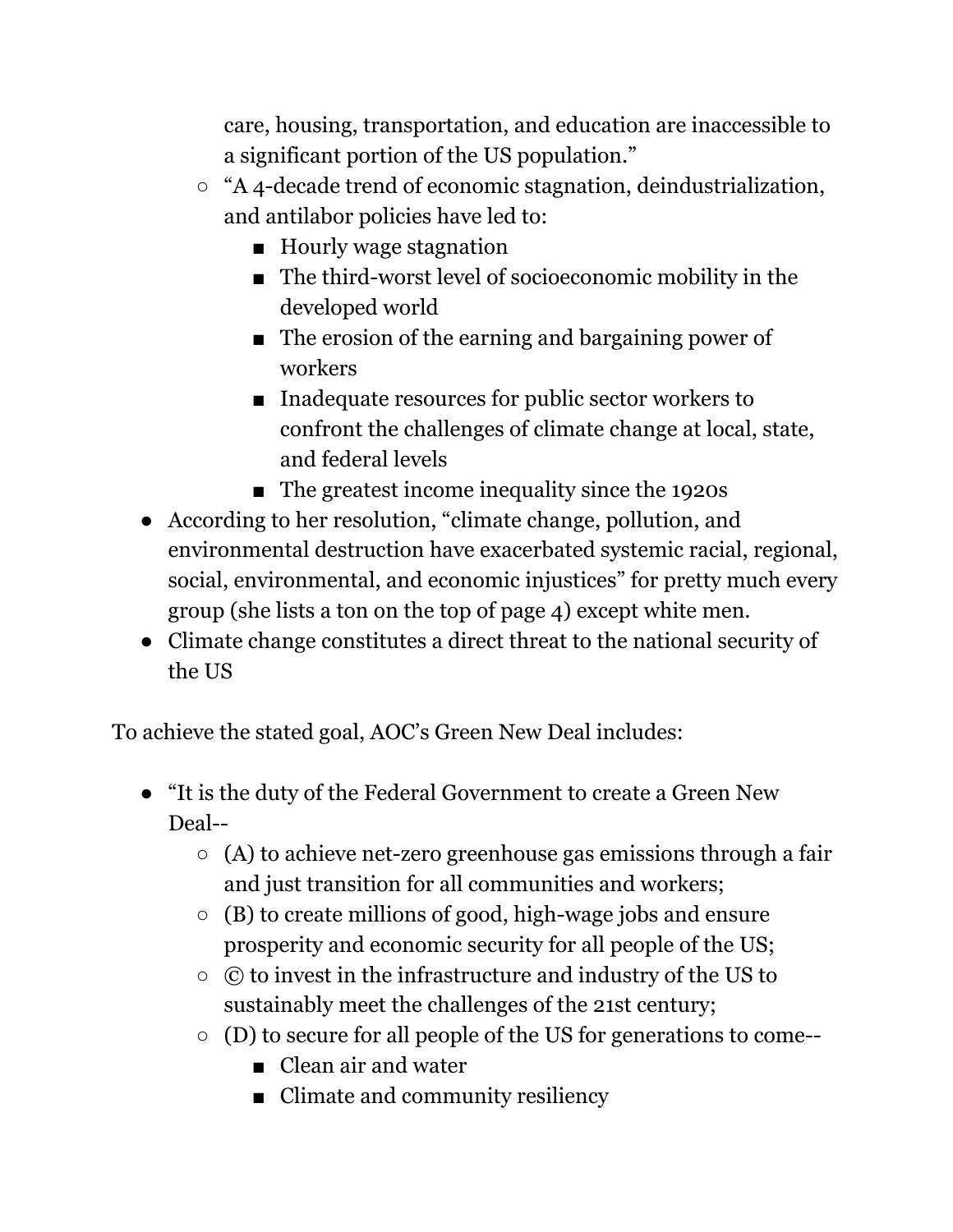- Healthy food
- Access to nature
- A sustainable environment
- $\circ$  (E) to promote justice and equality by stopping current, preventing future, and repairing historic oppressions of (pretty much every group that isn't white men)
- According to the resolution, these goals will be accomplished through a 10-year national mobilization that will require --
	- $\circ$  (A) building resiliency against climate change-related disasters by leveraging funding and providing investments for community-defined projects and strategies
	- $\circ$  (B) repairing and upgrading the infrastructure in the US which includes
	- © Meeting 100 percent of the power demand in the US through clean, renewable, and zero-emission energy sources
	- (D) building a "smart" power grid
	- $\circ$  (E) upgrading all existing buildings in the US and building new buildings to achieve maximal energy efficiency, safety, affordability, comfort and durability
	- $\circ$  (F) spurring massive growth in clean manufacturing in the US
	- $\circ$  (G) working with farmers to eliminate pollution and greenhouse gas emissions from the agricultural sector
	- $\circ$  (H) overhauling transportation systems to eliminate pollution and greenhouse gas emissions
	- (I) mitigating and managing the long-term adverse health, economic, and other effects of pollution and climate change
	- (J) removing greenhouse gases from the atmosphere and reducing pollution by restoring ecosystems through proven low-tech solutions
	- (K) restoring and protecting threatened, endangered, and fragile ecosystems
	- (L) cleaning up existing hazardous waste and abandoned sites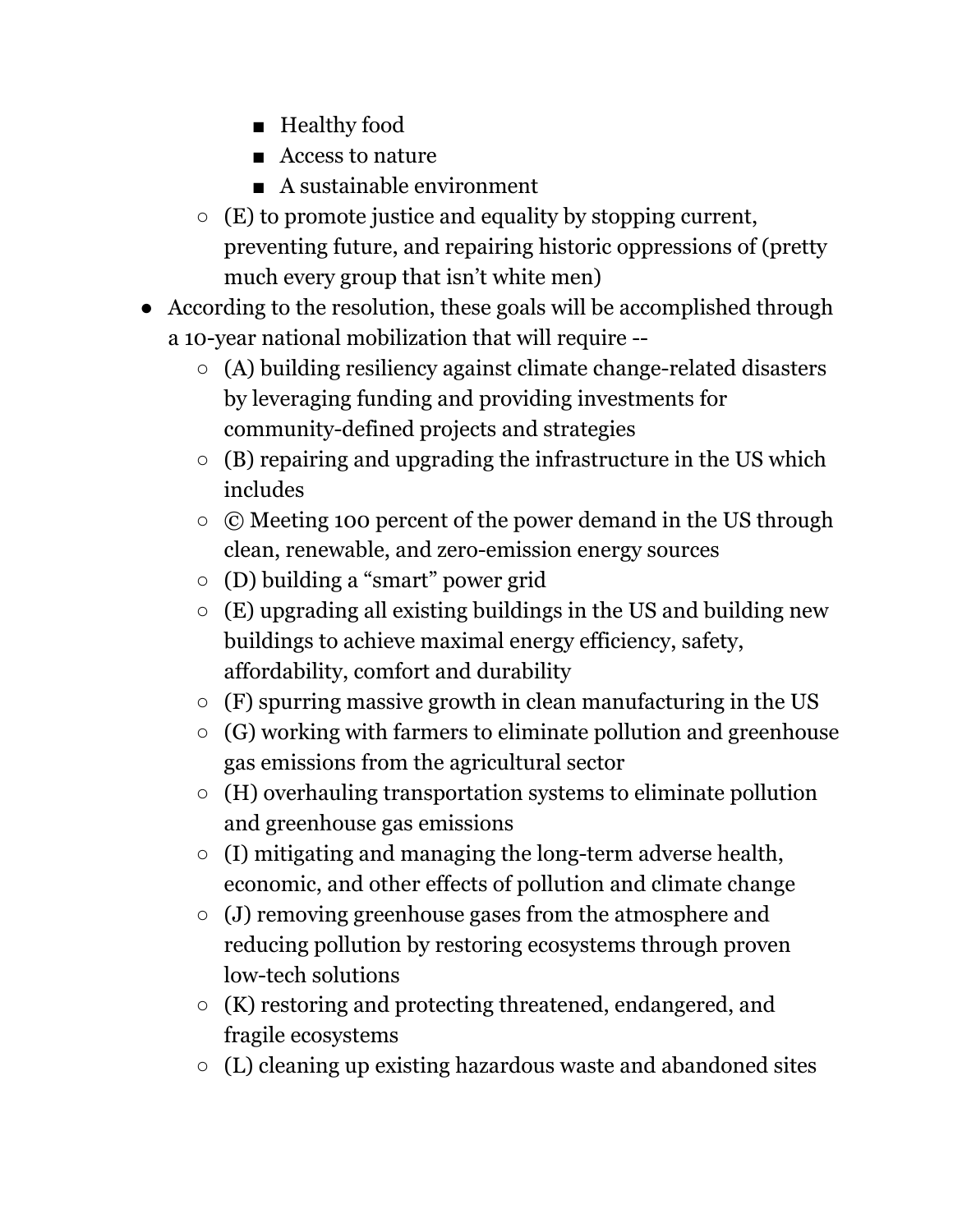- (M) identifying other emission and pollution sources and creating solutions to eliminate them
- To achieve the Green New Deal goals, it will require the following goals and projects --
	- $\circ$  "(A) providing and leveraging, in a way that ensures that the public recieves appropriate ownership states and returns on investment, adequate capital (including through community grants, public banks, and other public financing), technical expertise, supporting policies, and other forms of assistance to communities, organizations, Federal, State, and local governments agencies, and businesses working on the Green New Deal mobilizations;
	- (B) ensuring that the Federal Government takes into account the complete environmental and social costs and impacts of emissions through existing laws, new policies…
	- © providing resources, training, and high-quality education to all people of the US…
	- $\circ$  (D) making public investments in the research and development of new clean and renewable energy technologies
	- $\circ$  (E) spur economic development deepen and diversify industry in local economies, while prioritizing high-quality job creation
	- (F) ensuring the use of democratic and participatory processes that are inclusive of and led by frontline and vulnerable communities and workers
	- $\circ$  (G) ensuring that the Green New Deal creates high-quality union jobs that pay prevailing wages, hires local workers, offeres training and advancement opportunities, and guarantees wage and benefit parity for workers affected by the transition.
	- $\circ$  (H) guaranteeing a job with a family-sustaining wage, family and medical leave, paid vacations, and retirement security to all people of the US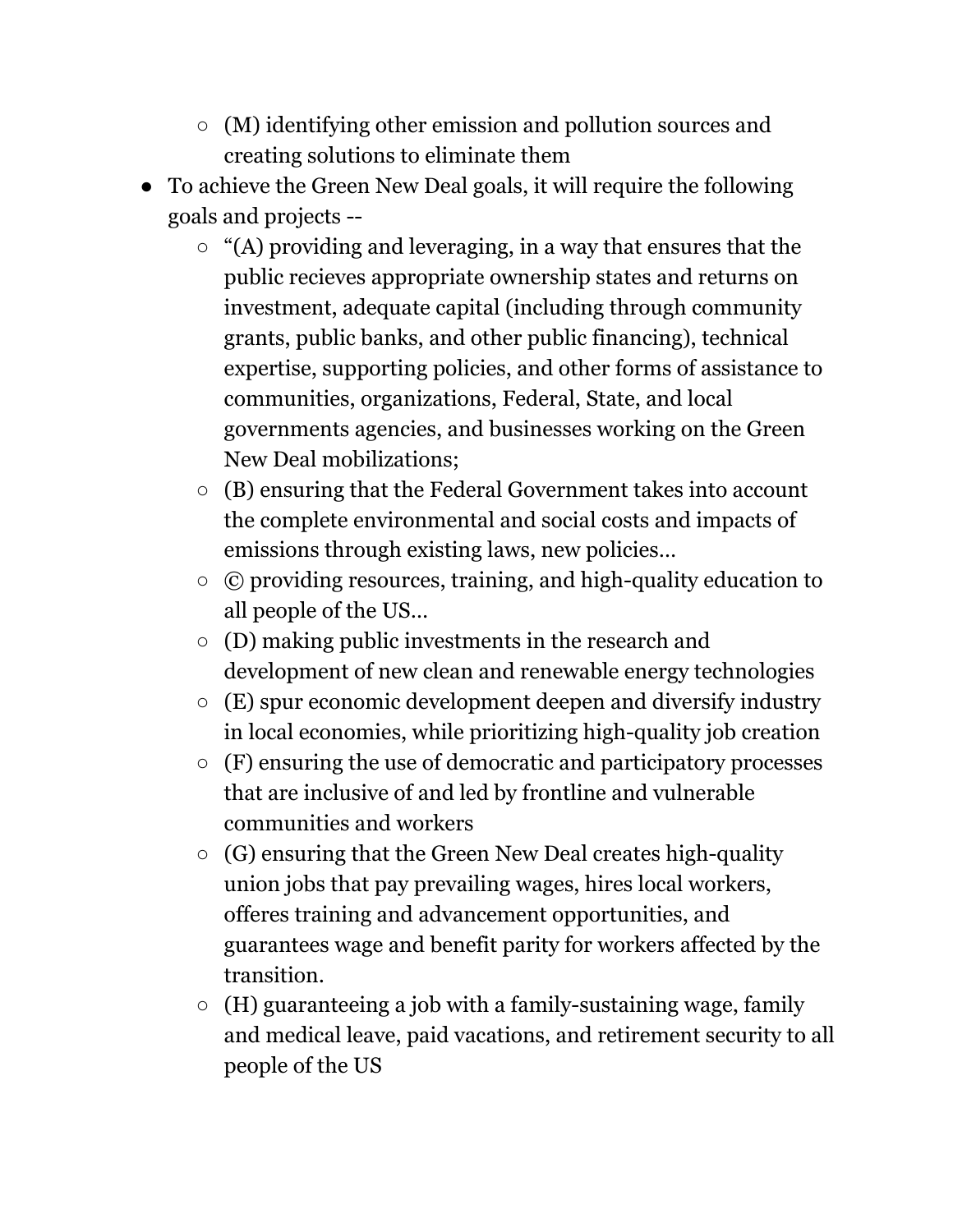- (I) strengthening and protecting the right of all workers to organize, unionize, and collectively bargain
- (J) Strengthening and enforcing labor, workplace health and safety, anti discrimination, and wage and hour standards across all employers, industries and sectors.
- (K) enacting and enforcing trade rules, procurement standards, and border adjustments with strong labor and environmental protections.
- (L) ensuring that public lands and waters are protected
- $\circ$  (M) obtaining the free, prior, and informed consent of indigenous people for all decisions that affect them and their traditional territories
- $\circ$  (N) ensuring a commercial environment where every businessperson is free from unfair competition and domination by domestic or international monopolies
- $\circ$  (O) providing all people of the US with -
	- High-quality health care
	- Affordable, safe, and adequate housing
	- Economic security
	- Access to clean water, clean air, healthy and affordable food, and nature.

Just some loose thoughts and first reactions from reading the proposal

- Environmental protections does not seem to be the priority and main focus of a resolution that is supposed to be about reversing the effects of climate change.
- "Green" whatever (buildings, emission standards, energy sources, ect.) are used as an excuse to drastically restructure our economy/society. Many of the proposal that are supposed to be tied to improving the environment don't relate at all (race, education, strengthening unions, ect.)
- According to the [Green](https://apps.npr.org/documents/document.html?id=5729035-Green-New-Deal-FAQ) New Deal FAQ that was released (her office has now released a statement saying that this FAQ was